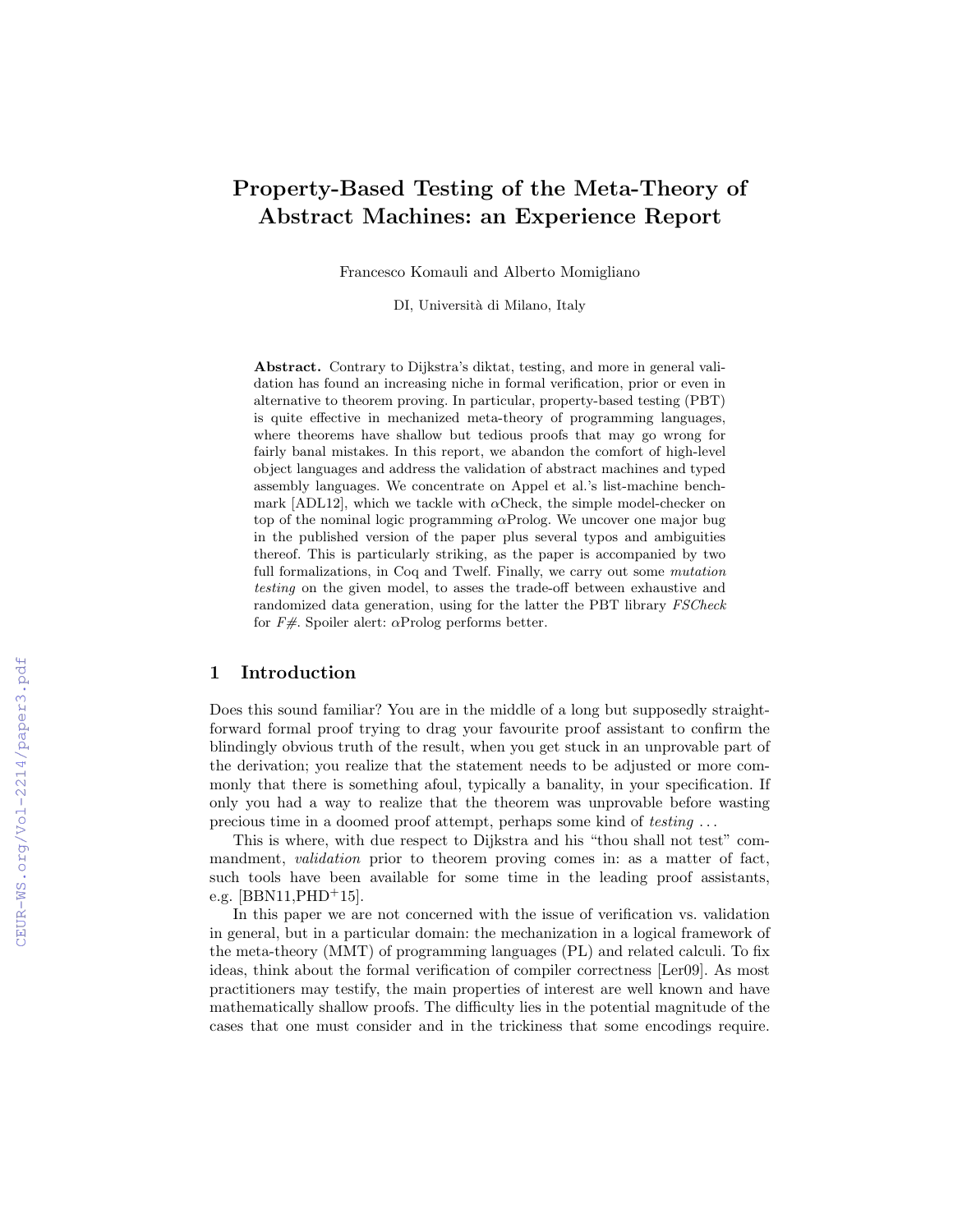Here, very minor mistakes in the specification, even at the level of what we would consider a typo, may severely frustrate the verification effort, to the point to make it not cost-effective. Further, we aim to support the designer of PL artifacts in her work in *developing*, and eventually formally proving correct, such calculi, rather than concentrating on representations that we already know to be correct.

The technique we adopt is property-based testing (PBT), which successfully combines two very old ideas: automatic test data generation and refuting executable specifications. Pioneered by *QuickCheck* for functional programming [CH00], PBT tools are now available for pretty much every programming language and having a growing impact in industry  $[Hug07]^1$ . To make this concrete, consider the following snippet of a (faulty) Prolog specification of an ordered list and a check validating the preservation of order by insertion (we are using the concrete syntax of  $\alpha$ Check, more on this later):

```
ordered([]).
ordered([X]).
ordered([X,Y|Xs]):-less\_equal(X,Y), ordered(Xs). % should be ordered([Y|Xs]).
insert(X, [1, [X])insert(X, [Y|Ys], [X, Y|Ys]) :- less\_equal(X, Y).insert(X, [Y|Ys], [Y|Zs]) :- greater(X,Y), insert(X,Ys,Zs).
#check "ins_corr" 15: ordered(Xs), insert(X,Xs,Ys) => ordered(Ys).
Checking depth 1 2 3 4 5 6 7 8 9 10. Total: 0.012 s:
X = zXs = [z,s(z),z]Ys = [z, z, s(z), z]
```
The tool reports a minimal counterexample to the conjecture, namely a substitution that verifies the antecedent but not the consequent.

PBT is also applicable at the meta-programming level, that is where the properties of interest are the theorems that some PL artifact (think again about a compiler) must satisfy. Significant examples in this area can be found in [Kle12,FM17].

 $\alpha$ Check [CM17] is a light-weight PBT tool built on top of  $\alpha$ Prolog [CU08], a logic programming language based on nominal logic. The latter is particularly suited to represent object logics where *binders* and associated notions such as  $\alpha$ equivalence, (declarative) generation of new names, capture-avoiding substitutions are paramount. In contrast to QuickCheck,  $\alpha$ Check uses its logic programming engine to perform *exhaustive symbolic* search for counterexamples, as we elaborate further in Section 3.1.

In this paper, we take  $\alpha$ Check beyond the comfort of PBT of high-level object languages, which have been investigated extensively (https://github.com/ aprolog-lang/checker-examples), and address the validation of abstract machines and (typed) assembly languages [Mor05]. This domain seems more challenging from a validation standpoint, since instructions operating at a low level provide less "structure" while searching for counterexamples, which then tend to be substantially more complex. Further, it seems hard to generate meaningful se-

<sup>&</sup>lt;sup>1</sup> An exception is the logic programming world, where the porting of QuickCheck to SWI-Prolog (http://www.swi-prolog.org/pack/list?p=quickcheck) seems broken, nor has the work in [AFSC14] been released.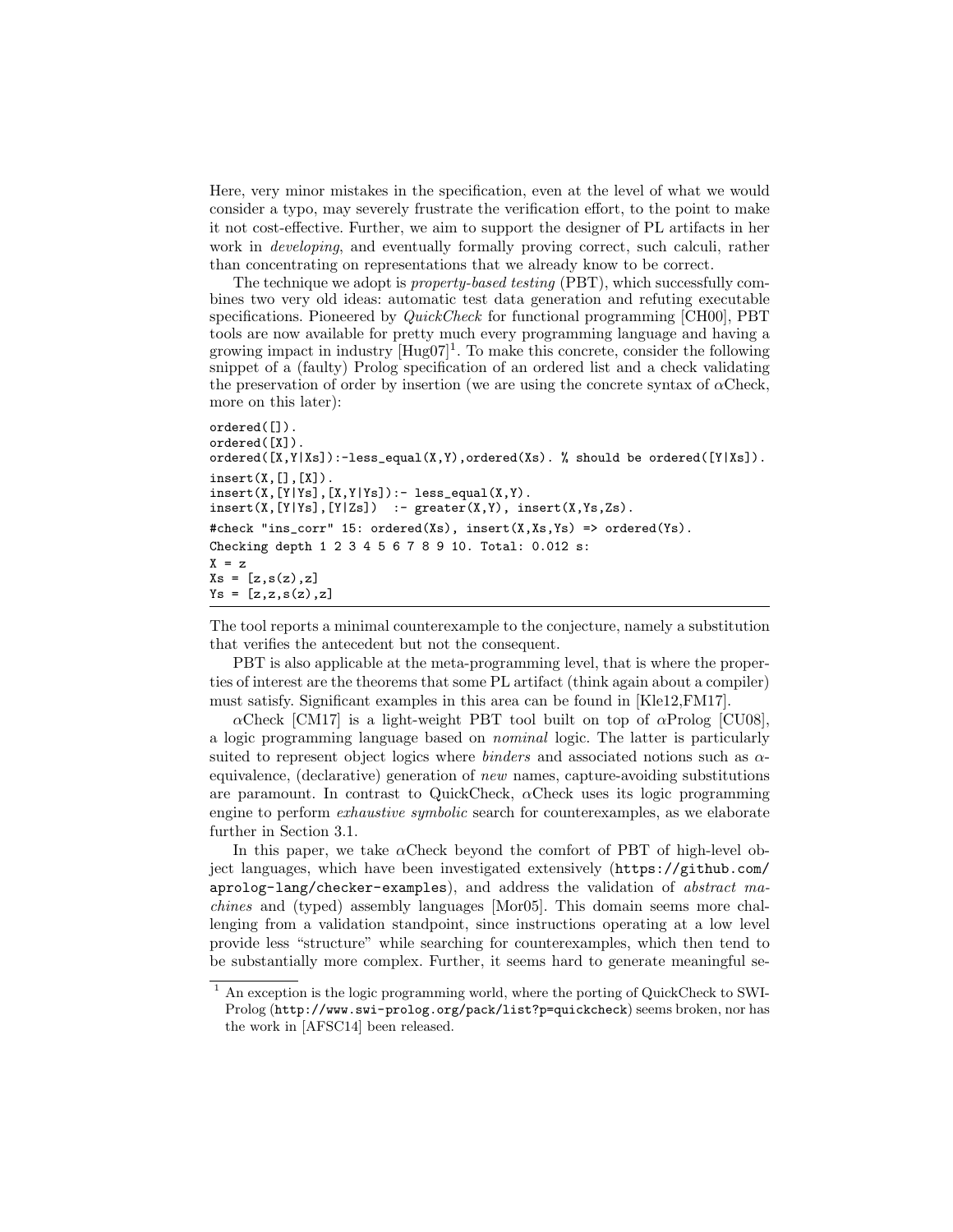quences of machine states and machine runs so that properties may be validated with a reasonable coverage. Similar remarks have appeared in the context of PBT of C programs [YCER11]. Not coincidentally, the authors of [Hca13] suggests that "[counterexamples to properties such as dynamic non-interference in abstract machines may be] well beyond the scope of naive exhaustive testing" (op.cit. pag. 12).

We validate with  $\alpha$ Check Appel and al.'s list-machine benchmark [ADL12] (CIVmark, Compiler Implementation Verification). We concentrate mostly on its base version 1.0, but we also touch on 2.0, see Section 5.1. CIVmark is conceived as a benchmark for "machine-checked proofs about real compilers". Two implementations, including sketch of proofs of type soundness in the proof assistants Twelf and Coq come with the paper [ADL12].

PBT's data generation strategy comes in other flavours, beyond the exhaustive one taken by  $\alpha$ Check: random [CH00] and the combination of the two based on functional enumeration [DJW12], with an ever increasing emphasis on coroutining the generation and testing phases [Fca15, LPP18].  $\alpha$ Check is unique in taking the logic programming way, which naturally supports many of the optimizations currently researched in the functional setting; the latter is re-discovering logic programming features such as mode inference [Bul12b] or CLP [Fca15]. Another contribution of this paper is to compare the merits of exhaustivity-based PBT in a logic programming style versus the more usual randomized functional setting popularized by QuickCheck. It is also a stress test for  $\alpha$ Check, since CIVmark does not exploit any of the features offered by nominal logic that makes  $\alpha$ Prolog effective.

A testing approach is "good" only if it uncovers bugs, and so we did: we falsified the type preservation property as presented in the paper [ADL12], caused by an incorrect specification of typing for values, see Section 4.1. This is particularly striking, considering the paper comes with two formalized proofs of the main theorems claimed for the list-machine model. The mystery disappears once we realized that the Coq implementation of that judgment was different from what was reported in the paper. We also found several typos and ambiguities in the typing rules in the published paper, but this is not unusual where there is no connection between the text in the paper and the model verified by the proof assistant.

That was encouraging, but to assess further the efficacy of our approach, we resorted to mutation testing [PY07] of the given debugged model. To gauge the trade-off between exhaustive and randomized data generation, we encoded the same model in the strict functional language  $F#$  and tested with its checker  $FsCheck$ (https://fscheck.github.io/FsCheck). As we will see in Section 4, exhaustive generation, in all its naivety, tends to be more cost effective than pure random PBT. Finally, we report on some ongoing work on the list-machine 2.0 and on replaying the first section of [Hca13]. Here again, exhaustive PBT shows its colours.

# 2 The list-machine

We present here the highlights of the syntax, static and dynamic semantics of CIVmark. It consists of a basic pointer machine with instructions that build and destruct a list, and (un)conditional jumps to iterate them. The dynamics of the machine is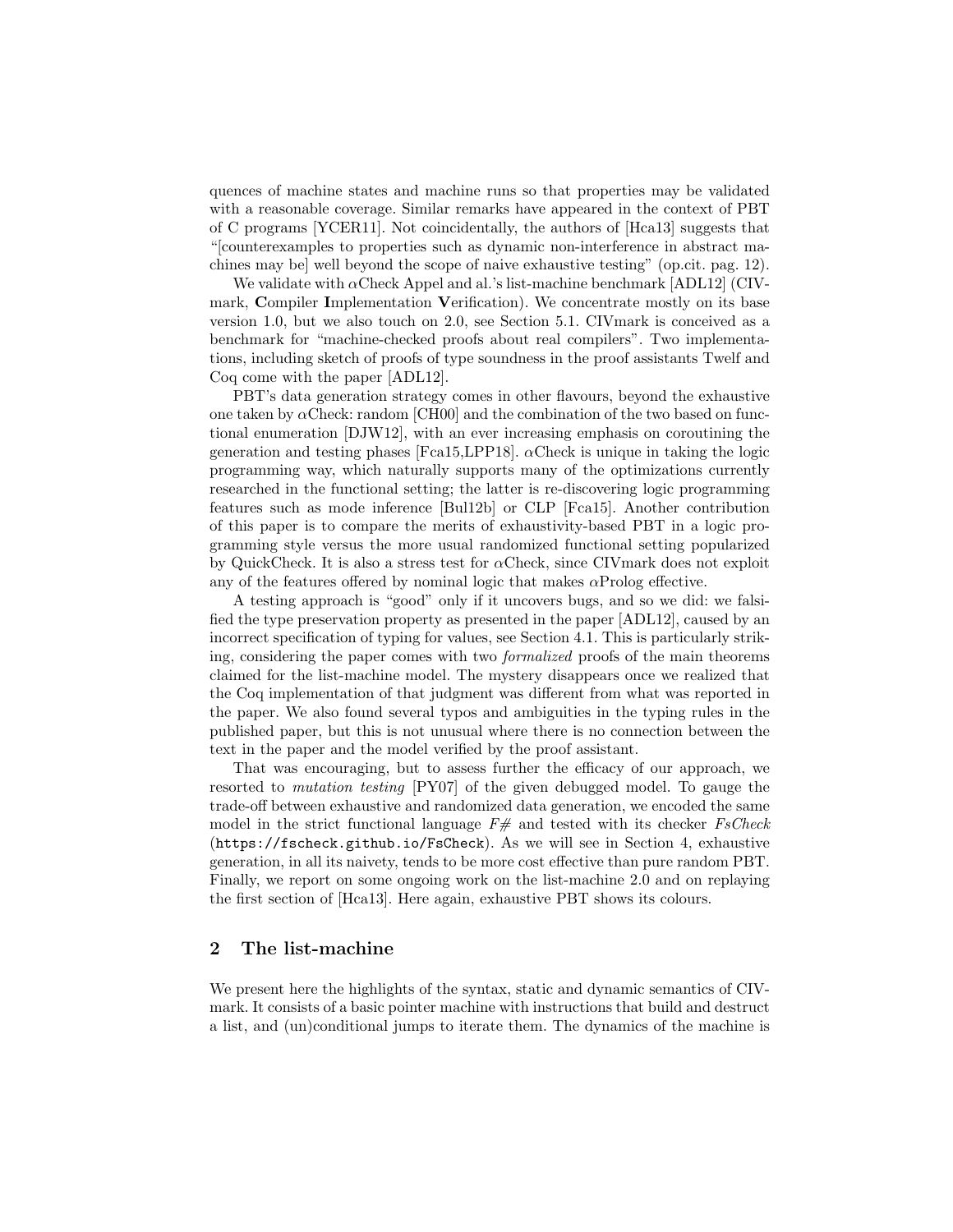described with a standard SOS, accompanied by a reasonably sophisticated type system which, being able to make static predictions about lists being empty or not, guarantees that a well typed machine's run does not get stuck. Full listings of the rules are in the electronic appendix [KM18].

### 2.1 The plumbing of the machine

The list-machine, as the name suggests, operates over an abstraction of lists, where every value is either nil or the cons of two values

value 
$$
a ::= \text{nil} | \text{cons}(a_1, a_2)
$$

Given a set of *variables* v and *labels* l, the machine features the following set of instructions:

| $t_1, t_2, \ldots$    | $: I$ instructions                                                |
|-----------------------|-------------------------------------------------------------------|
| jump $l$              | : $I$ jump to label $l$                                           |
|                       | <b>branch-if-nil</b> v l : I if $v = \text{nil}$ then jump to l   |
|                       | <b>fetch-field</b> v 0 $v'$ : I fetch the head of v into v'       |
|                       | <b>fetch-field</b> $v \perp v'$ : I fetch the tail of v into $v'$ |
| cons $v_0$ $v_1$ $v'$ | : I make a cons cell in $v'$                                      |
| halt                  | $: I$ stop executing                                              |
| $\iota_1$ ; $\iota_2$ | $: I$ sequential composition                                      |

Programs are sequences of labelled instructions and stores map variables to values.

$$
\begin{array}{c}\text{program } p ::= \mathbf{end} \mid p, l_n : \iota \\
\text{store } r ::= \{\ \} \mid r[v \mapsto a]\n\end{array}
$$

We use a functional notation such as  $p(l)$  for look up into such structures. Writing  $r[v \mapsto a]$  assumes that the variable v is not in the domain of r and we use  $r[v :=$  $a$  = r' for functional update.

### 2.2 Dynamic and static semantics

The behaviour of the machine is described by a small-step relation  $(r, \iota) \stackrel{p}{\mapsto} (r', \iota')$ that, given a fixed program p, works on store/instruction configurations  $(r, i)$  in a continuation-passing style. We comment on some of the rules:

$$
\frac{r(v) = \cos(a_0, a_1) \quad r[v' := a_0] = r'}{(r, (\text{ fetch-field } v \ 0 \ v'; \ t)) \stackrel{p}{\mapsto} (r', \ t)} \text{ step-fetch-field-0}
$$
\n
$$
\frac{r(v) = \cos(a_0, a_1) \quad r[v' := a_1] = r'}{(r, (\text{ fetch-field } v \ 1 \ v'; \ t)) \stackrel{p}{\mapsto} (r', \ t)} \text{ step-fetch-field-1}
$$
\n
$$
\frac{r(v_0) = a_0 \quad r(v_1) = a_1 \quad r[v' := \cos(a_0, a_1)] = r'}{(r, (\text{cons } v_0 \ v_1 \ v'; \ t)) \stackrel{p}{\mapsto} (r', \ t)} \text{ step-cons}
$$

If we are executing a **fetch-field**  $v \in V$ , we look up in the store the value of  $v$ , which better be a cons cell, and we update the store assigning to  $v'$  its head. If the tag is 1, we assign to  $v'$  its tail and in both cases return a new configuration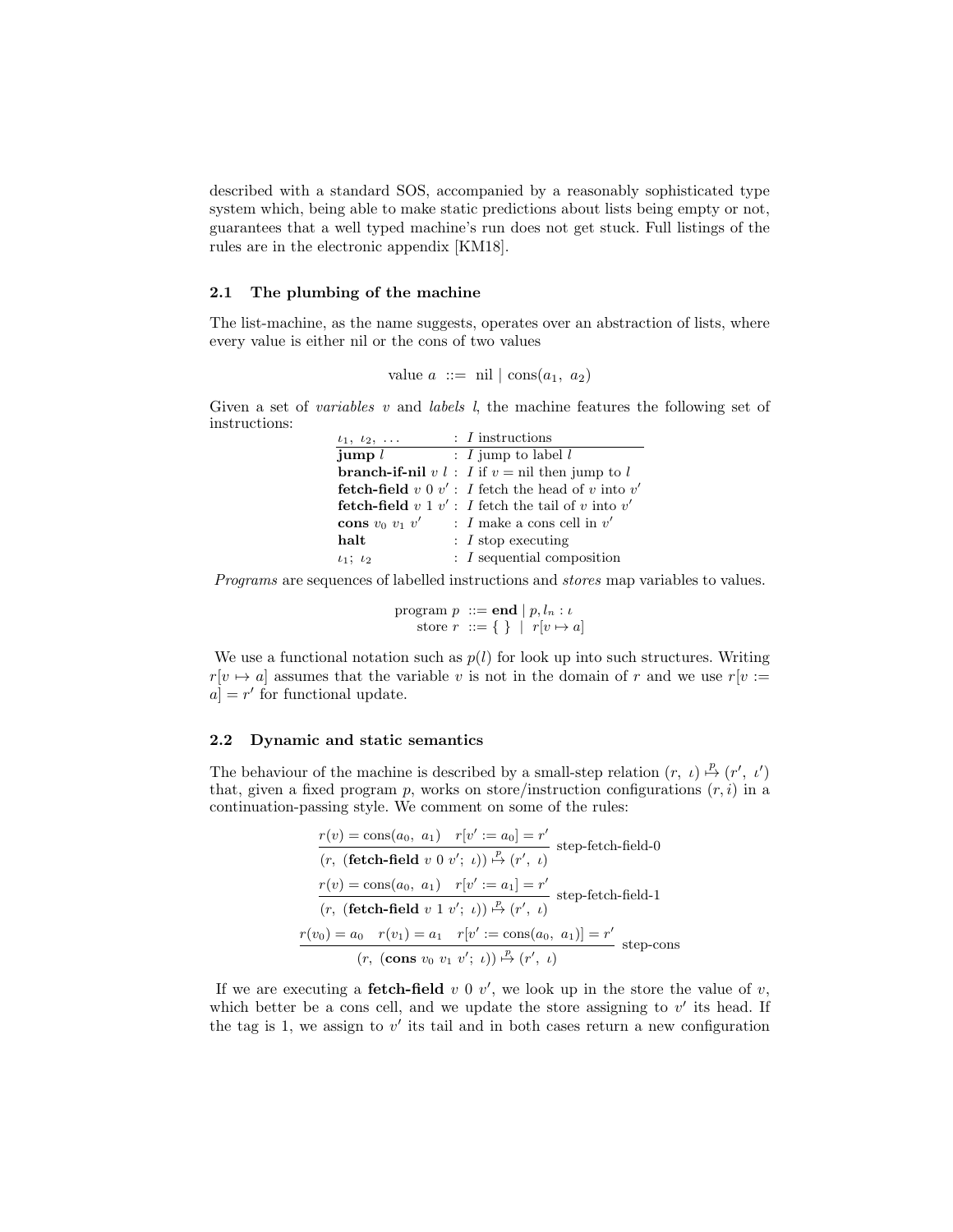consisting of the updated store and the continuation instruction. Similarly, cons  $v_0$  $v_1$  v' will build a cons cell of the values of the first two variables in the store and assign it to  $v'$ .

A chain of computations is built as the Kleene closure of the small-step relation, with the instruction **halt** signaling the end of a program execution. A program  $p$ is said to run if it runs in the Kleene closure, starting from the instruction at  $p(l_0)$ with an initial store containing only the binding  $v_0 \mapsto$  nil, until a **halt** instruction is reached. For example, this program from [ADL12] consists of three blocks that builds a list of length 3 and iterates over it until it is empty.

```
L_0: cons v_0 v_0 v_1; cons v_0 v_1 v_1; cons v_0 v_1 v_1; jump L_1,
L_1: branch-if-nil v_1 L_2; fetch-field v_1 1 v_1; branch-if-nil v_0 L_1; jump L_2,
L_2: halt,
end
```
The type system assigns to each variable a list type that is then refined to empty and nonempty, to guarantee safety of certain operations such as fetch-field.

```
type \tau ::= nil | list \tau | listcons \tau
```
The type system includes therefore the expected subtyping relation and a notion of least common super-type  $\tau \perp \tau'$ . A type environment  $\Gamma$  is a mapping between variables and types and subtyping is extended to environments width and depthwise. A program typing  $\Pi$  is an association list of labeled environments, where  $\Pi(l) = \Gamma$  represents the types of the variables when entering a block labeled with l.

$$
\text{typing env } \Gamma ::= \{ \} \mid \Gamma, v : \tau
$$
\n
$$
\text{program typing } \Pi ::= \{ \} \mid \Pi, l : \Gamma
$$

Type-checking is stratified in several judgments following the structure of a program as a labeled sequence of blocks. At the bottom, instruction typing  $\Pi$   $\vdash$ <sub>instr</sub>  $\Gamma\{\iota\} \Gamma'$  can be seen as a sort of Hoare triple by which an instruction transforms a typing environment (a precondition)  $\Gamma$  into post-condition  $\Gamma'$  under the fixed program typing  $\Pi$ . We list here some of those rules:

$$
\Gamma(v) = \text{listcons } \tau \quad \Gamma[v' := \tau] = \Gamma'
$$
\n
$$
\overline{H} \vdash_{\text{instr}} \Gamma\{\text{fetch-field } v \ 0 \ v'\} \Gamma'
$$
\n
$$
\text{check-instr-fetch-0}
$$
\n
$$
\frac{\Gamma(v) = \text{listcons } \tau \quad \Gamma[v' := \text{list } \tau] = \Gamma}{\overline{H} \vdash_{\text{instr}} \Gamma\{\text{fetch-field } v \ 0 \ v'\} \Gamma'}
$$
\n
$$
\text{check-instr-fetch-1}
$$
\n
$$
\Gamma(v_0) = \tau_0 \quad \Gamma(v_1) = \tau_1
$$
\n
$$
(\text{list } \tau_0) \ \sqcup \ \tau_1 = \text{list } \tau \quad \Gamma[v := \text{listcons } \tau] = \Gamma'
$$
\n
$$
\overline{H} \vdash_{\text{instr}} \Gamma\{\text{cons } v_0 \ v_1 \ v\} \Gamma'
$$
\n
$$
\text{check-instr-cons}
$$

Typing fetch-field  $v \cdot 0$   $v'$  in an environment where  $v$  is a non-empty list of  $\tau$  will yield a new environment where  $v'$  has that very type  $\tau$ . If we fetch the tail, then  $v'$  will have some list type. In the cons case, we want v to have a non empty list type in the resulting environment, but of which carrier type? The smallest one in the subtyping order compatible with the types of  $v_0, v_1$ .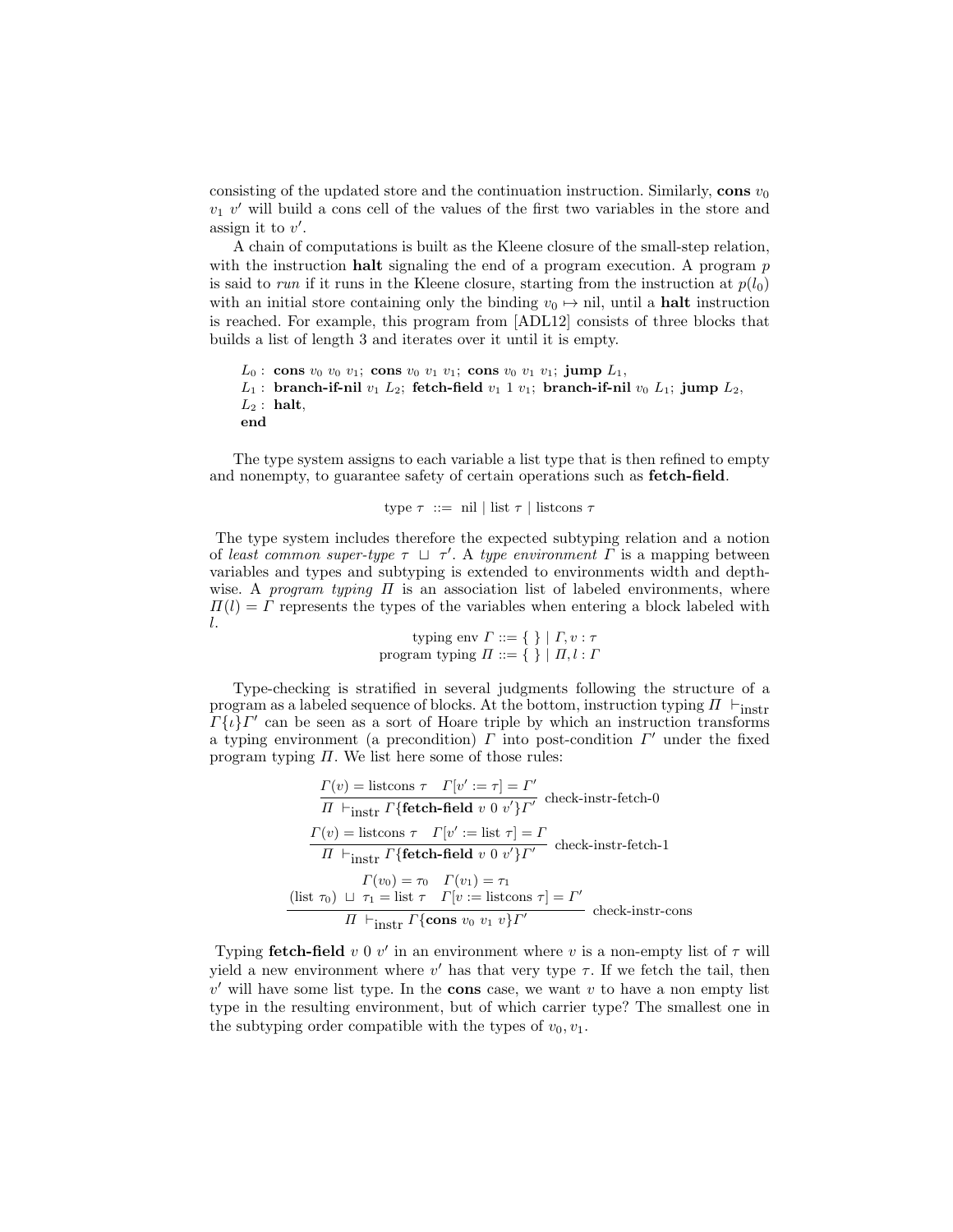The above judgment is the basis for checking blocks  $(\Pi; \Gamma \vdash_{\text{block } \iota})$ , that is sequences of instructions terminated by a halt or a jump. Finally, the top-level relation  $p : \Pi$  checks a program p against a program typing  $\Pi$  when blocks and environments have matching labels, every block typechecks with its corresponding environment, and the initial environment is  $\Gamma_0 = (v_0 : \text{nil}).$ 

The following is a program typing compatible with the sample program previously described: initially only  $v_0$  is present in the environment, with type nil; in the  $L_1$  environment,  $v_0$  keeps the same type because it may not be altered by the program, while  $v_1$  has type *list nil* because it can be either a listcons coming from  $L_0$  or an empty list coming from the second **branch-if-nil** in the  $L_1$  block. The last environment is empty because it does not refer to any variable.

$$
L_0: \{v_0 \mapsto \text{nil}\}, L_1: \{v_0 \mapsto \text{nil}, v_1 \mapsto \text{list nil}\}, L_2: \{\}
$$

### 2.3 Properties

One of the crucial aspects of PBT as a testing technique for programming units is coming up with meaningful properties. In MMT, this is a non-issue, as PL calculi come equipped with the meta-theorems they must satisfy, when they are not variants of standard results. As far as the list-machine is concerned, we are spoiled with choices: the paper (pages 467–8) lists more than a dozen theorems ranging from basic properties of subtyping to type soundness. We concentrate on the top-level soundness results:

Progress: given a well-typed instruction and a well-typed store, the machine is not stuck.

$$
\frac{p: \Pi \quad \Pi \ \vdash_{\text{instr}} \Gamma\{\iota\}\Gamma' \quad r: \Gamma}{\text{step-or-halt}(p, \ r, \ \iota)}
$$

Preservation: if a well-typed block steps, there is an environment typechecking the next instruction.

$$
\frac{p: \Pi \quad \vdash_{\text{env}} \Gamma \quad r: \Gamma \quad \Pi; \Gamma \vdash_{\text{block}} \iota \quad (r, \ \iota) \xrightarrow{\mathcal{P}} (r', \ \iota')}{\exists \Gamma'. \ \vdash_{\text{env}} \Gamma' \ \wedge \ r': \Gamma' \ \wedge \ \Pi; \Gamma' \vdash_{\text{block}} \iota'}
$$

Soundness: a well-typed program, started in the initial configuration will not get stuck.

$$
\underbrace{p: \Pi \quad \Gamma = \Pi(l_0) \quad \iota = p(l_0) \quad (r, \ \iota) \stackrel{p}{\mapsto}^*(r', \ \iota')
$$
  
step-or-halt $(p, \ r', \ \iota')$ 

Note that all the above properties are *existential* — not being stuck is defined as the existence of a reachable configuration — and this may be a challenge for testing, not only in the functional setting, but also when logic programming is concerned, as we shall see in Section 3.1.

The Twelf implementation adds more properties, mostly linked to its own peculiar meta-theory. So, what shall we test? Past experience with  $\alpha$ Check [CM17] suggests that testing intermediate lemmas is beneficial, while systems such as PLT-Redex [FKF15] tend to go for the bull's eye. We report in Section 4.2 some partial answers to this dilemma.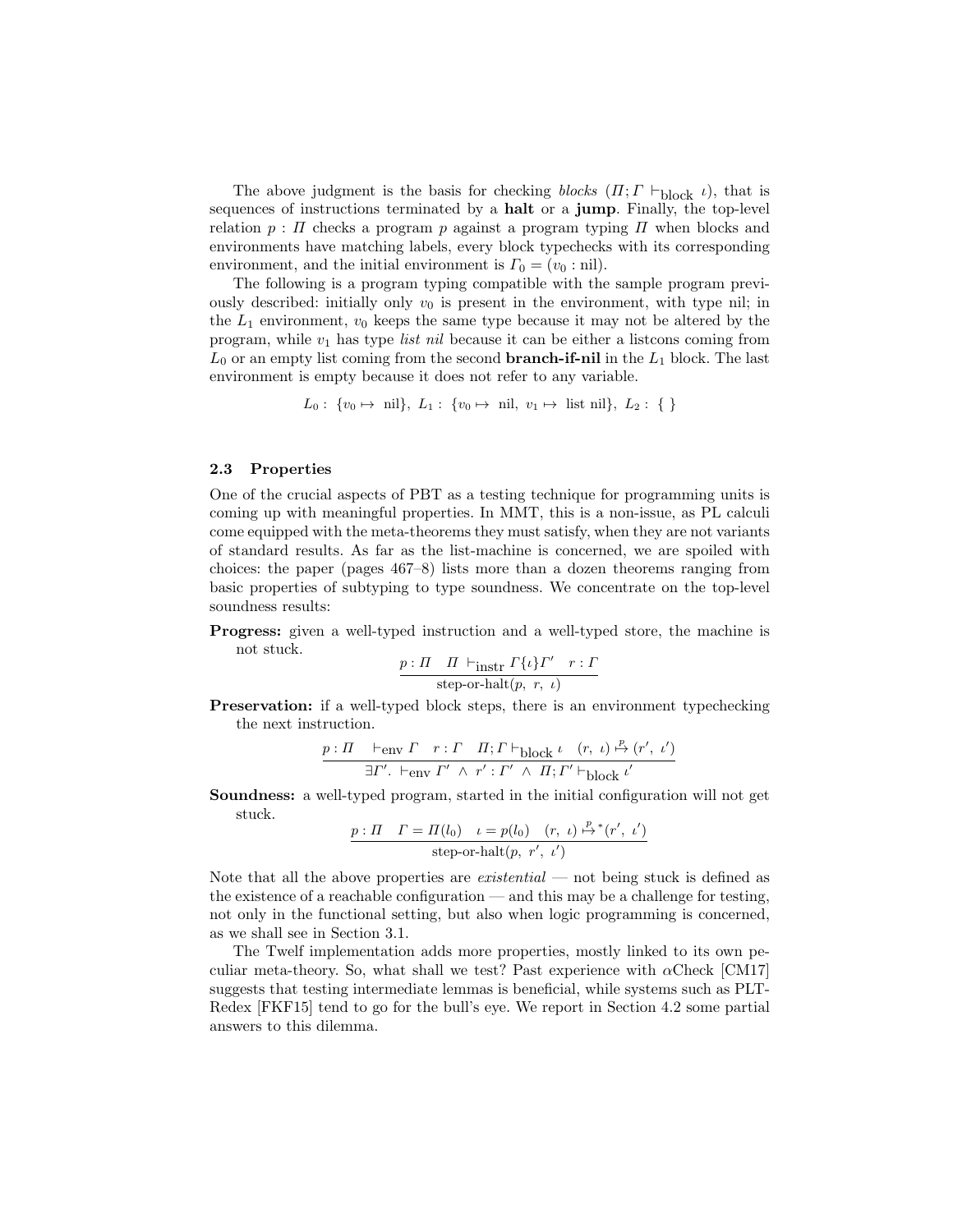$$
\frac{r(v_0) = a_0 \quad r(v_1) = a_1 \quad r[v' := \cos(a_0, \ a_1)] = r'}{(r, (\text{cons } v_0 \ v_1 \ v'; \ \iota)) \xrightarrow{\mathbb{P}} (\boxed{r}, \ \iota)} \text{ step-cons*}
$$

$$
\frac{\Gamma(v) = \text{listcons } \tau \quad \Gamma[v' := \boxed{\cancel{\text{Ist}}}{\pi} \tau] = \Gamma'}{\Pi \vdash_{\text{instr}} \Gamma \{\text{fetch-field } v \ 1 \ v'\} \Gamma' \text{ check-instr-fetch*}}
$$

Fig. 1. Sample mutations

### 2.4 Mutation testing

How do we know that PBT is effective in catching bugs in MMT? There are very few Prolog implementation of PL calculi in the wild that we can try to validate. One way to asses the effectiveness of PBT (and more in general of other testing techniques) is via mutation testing [PY07]. As well known, the latter is a form of white box testing, whereby a program is changed in a localized way by introducing a fault. The resulting program is called a "mutant" and the aim of a testing suite is to recognize the faulted code, which is known as "killing" the mutant.

While mutation testing is widely applied to programming languages [JH11], there is no theory for mutations of representations of PL artifacts that we know of. Standard mutation operators from (imperative) programming languages largely do not apply; hence we took some inspiration from the very limited literature about logic programming [RTV06]; this resulted in the following mutation operators, adapted to a strongly-typed setting:

Clause mutations: predicate deletion and swap, replacement of conjunction by disjunction.

Operator mutations: arithmetic and relational operator mutation.

Variable mutations: exchanging variable with (anonymous) variable.

Constant mutations: exchanging constant with constant or with (anonymous) variable.

We thus manually produced two dozens mutations of the list-machine: in Fig. 1 we show two sample: the first one is a variable mutation, by which the step-cons rule fails to update the store forgetting  $r'$ . The second one is a constant mutation where, removing the list type constructor,  $v'$  gets the wrong type.

While we readily acknowledge that a "manual" approach to mutation testing is seriously limited, we point out that this is common in the field [FKF15] and that a general theory and implementation of a tool for mutation testing of PL calculi is beyond the scope of this paper.

# 3  $\alpha$ Prolog implementation

 $\alpha$ Prolog [CU08] is a logic programming language particularly suited to encoding PL calculi and related systems due to its support for nominal logic. However, since this case study is purposely first order only, we did not get to use any of those goodies and the encoding is many sorted pure Prolog code. In fact, it follows quite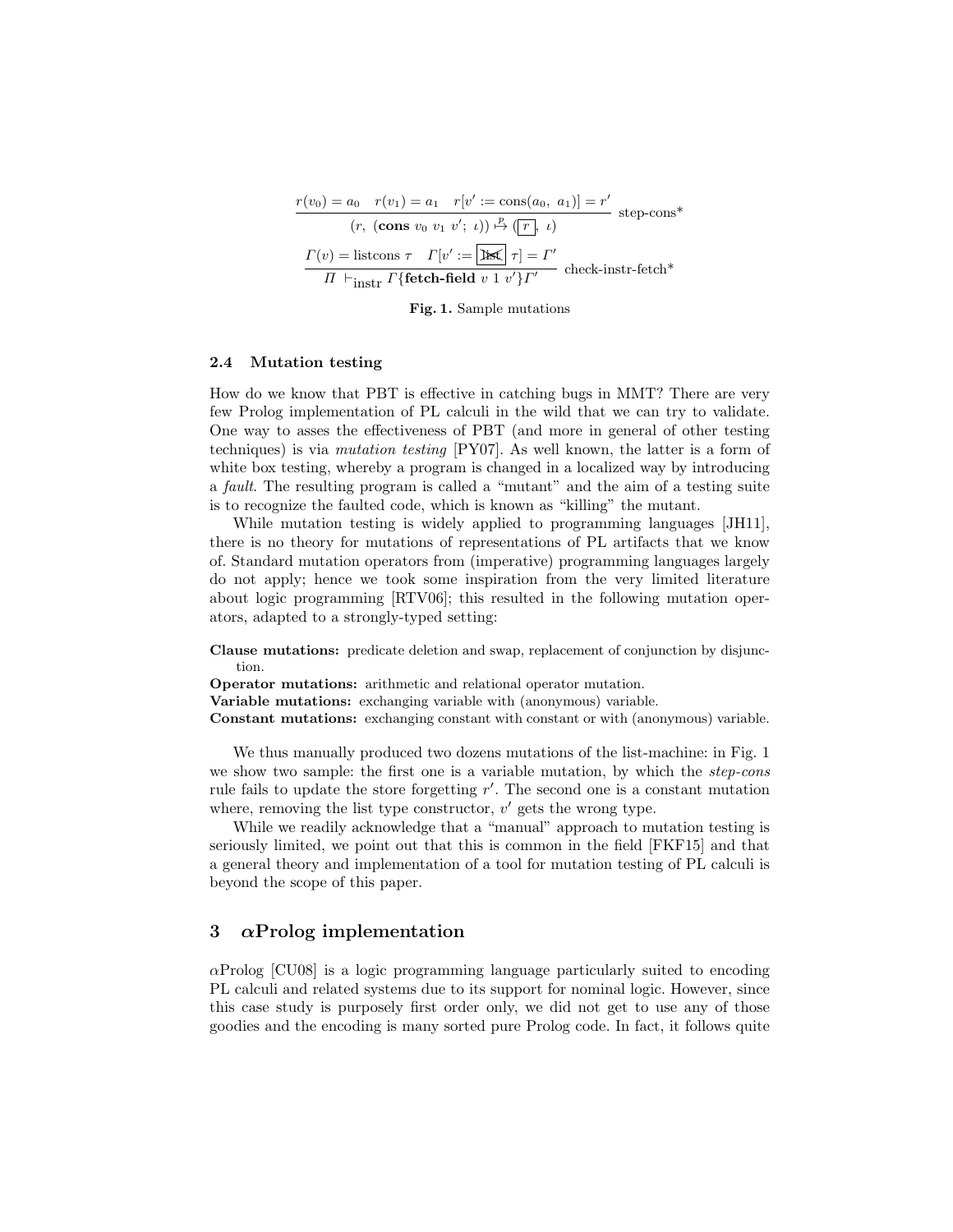closely the reference Twelf implementation by Appel [ADL12]. The only place one would naturally try and use *name types*, and hence inherit  $\alpha$ -equivalence, is in the encoding of variables and labels. Yet, the machine model calls for distinguished (initial) variable and label  $v_0$  and,  $l_0$  and this suggests an encoding based on an enumeration of constants — remember, we are in the business of bounded model checking, so we tend to avoid using infinite types as integers. The only downside is the need for an explicit inequality predicate. We use association lists for all the environments the list-machine uses (note the Haskell like syntax for lists in type abbreviations) and standard Prolog predicates for related operations such as looking up or updating (non-destructively) such a list. Do not be fooled by the functional notation: it is flattened at compile time to the equivalent relation. While  $\alpha$ Prolog supports polymorphism, the checker does not, as term generations is type-driven. Note, this is a good thing: any PBT tool for Prolog will have to come up with some type information, see [AFSC14], which struggles exactly in this regard.

We show some highlights, while the complete code can be found at  $https:$ //bitbucket.org/fkomauli/list-machine.

```
var : type.
v0 : var.
v1 : var.
...
pred not_same_var (var, var).
not_same_var(v0, v1).
not_same_var(v0, v2).
...
type block = (label,instr).
type program = [(block)].
type store = [(var,value)].
...
func var_lookup (store,var) = value.
var\_lookup([V,A)|R],V) = A.var_lookup([(V,A)|R],V1) = A1 :-
 not\_same\_var(V, V1), A1 = var\_lookup(R, V1).
```
The operational semantics encoding is an unsurprisingly translation of the rules reported in the electronic appendix into a predicate step (program, store, instr, store, instr), where the first three arguments are inputs. We show the rules mentioned in the previous Section.

```
pred step (program, store, instr, store, instr).
step(P, R, seq(instr_fetch_field(V1, zf, V2), I), R', I) :-
    value_{cons}(A, ) = var_{lookup}(R, V1),R' = var_set(R, V2, A).
step(P, R, seq(instr_fetch_field(V1, sf, V2), I), R', I) :-
    value_{cons}(\_, A) = var_{loop}(R, V1),R' = var_set(R, V2, A).
step(P, R, seq(instr_cons(V1, V2, V3), I), R', I) :-
    A1 = var\_lookup(R, V1),A2 = var\_lookup(R, V2),
    R' = var_set(R, V3, value\_cons(A1, A2))....
```
Type checking is slightly more interesting: we summarize the main type definitions with a sample of typechecking instructions. We add their mode declarations,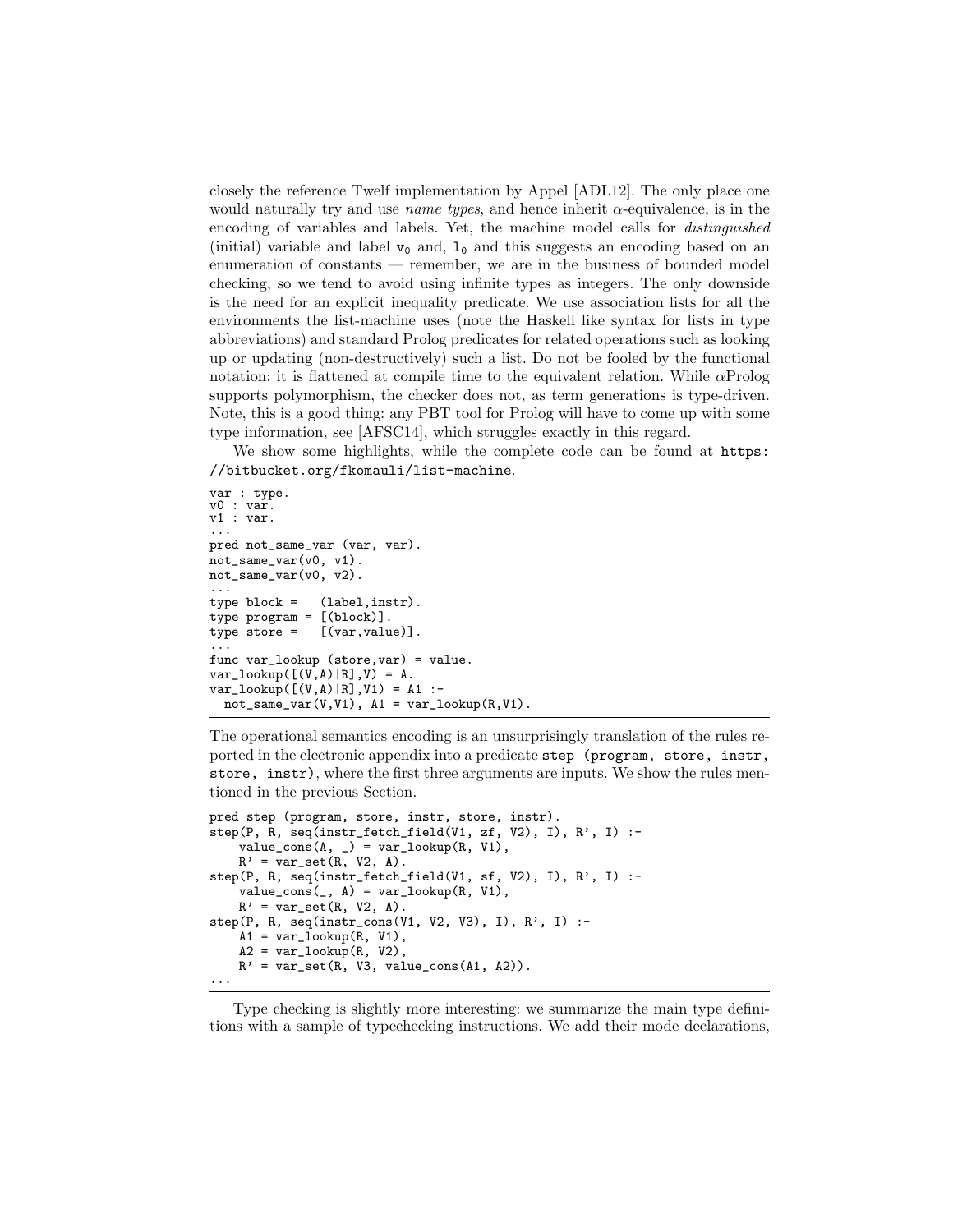which will become relevant as soon as we try to test existential properties such as preservation. Note that mode checking is not implemented yet, but it is in Twelf, which we *mutate mutandis* inherited from.

```
pred check_instr (program_typing,env,instr,env).
% mode check-instr +Pi +G +I -G.
check_instr(Pi, G, instr_fetch_field(V, zf, V'), G') :-
    (ty_1istcons(T), ) = env_lookup(G, V),
    G' = env_set(G, V', T).
check_instr(Pi, G, instr_fetch_field(V, sf, V'), G') :-
    (ty_{{-}}listcons(T), _{-}) = env\_lookup(G, V),G' = env_set(G, V', ty\_list(T)).check_instr(Pi, G, instr_cons(V0, V1, V), G') :-
    (T0, _{\_}) = env_{\_}lookup(G, V0),
    (T1, ) = env\_lookup(G, V1),ty\_list(T) = lub(ty\_list(T0), T1),G' = env_set(G, V, ty_listcons(T))....
pred check_block (program_typing,env,instr).
%mode check-block +Pi +G +I.
pred check_blocks (program_typing,program).
%mode check-blocks +Pi +P.
pred check_program (program,program_typing).
%mode check-program +P +Pi.
```
### 3.1 PBT with  $\alpha$ Check

 $\alpha$ Check [CM17] is a tool for checking desired properties of formal systems implemented in  $\alpha$ Prolog. The idea is to test properties of the form  $H_1 \wedge \cdots \wedge H_n \rightarrow A$  by searching exhaustively (up to a bound) for a substitution  $\theta$  such that  $\theta(H_1), \ldots, \theta(H_n)$ hold but the conclusion  $\theta(A)$  does not. In this paper, we identify negation with negation-as-failure, but the tool includes also another strategy based on negation elimination [CMP16]. The concrete syntax for a check is

```
#check ''name'' depth: G => A.
```
where  $G$  is a goal and  $A$  an atom or constraint — since in this paper we make no use of nominal features, the latter means syntactic equality. As usual in Prolog the free variables are implicitly universally quantified and depth is the user-given bound. The above pragma is translated to the formula

$$
\exists \mathbf{X} : \boldsymbol{\tau}. \ G \wedge \ \operatorname{gen}_{\tau_1}(X_1) \wedge \ \ldots \wedge \ \operatorname{gen}_{\tau_n}(X_n) \wedge \ \neg A \tag{1}
$$

where  $\text{gen}_{\tau_i}(X_i)$  are type directed exhaustive generators automatically compiled by the tool to ground the free variables of A, needed to make the use of NF sound. The user can, alternatively, specify her own generators as  $\alpha$ Prolog code, if she feels she needs to implement a smarter generation strategy, as we will see shortly and in Section 5.2.

A query such as  $(1)$  builds all "finished" derivations of the hypothesis G up to the given depth, considers all sufficiently ground instantiations of variables, and finally tests whether the conclusion finitely fails for the resulting substitution.  $\alpha$ Check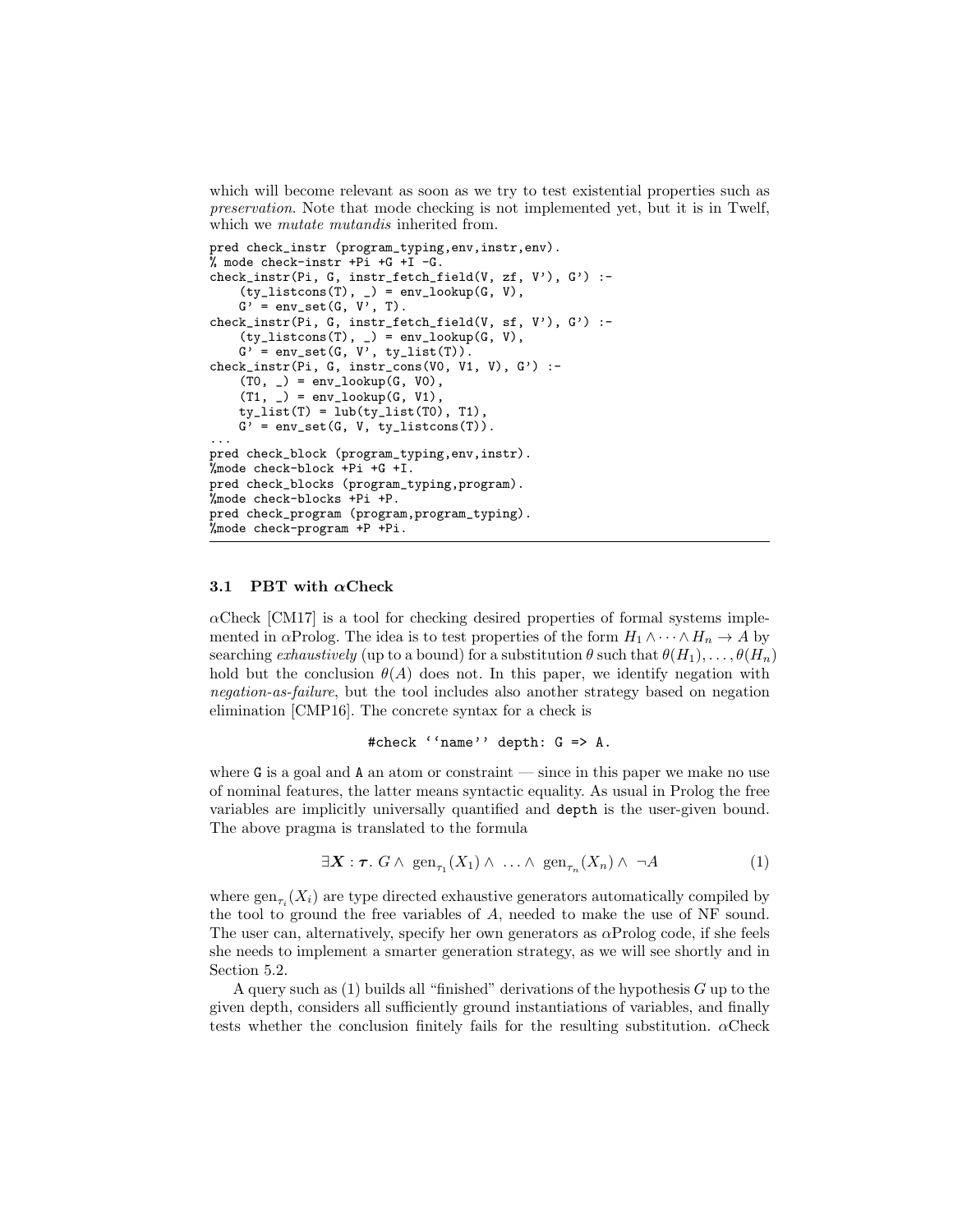implements a simple-minded iterative deepening search strategy over a hard-wired notion of bound, which roughly coincides with the number of clauses that can be used in the derivation of each of the premises.

Let's look more closely at a check, *progress*. While  $\alpha$ Prolog does not have first class existentials and disjunction, it is a basic Prolog exercise to code it:

```
pred step_or_halt (program,store,instr).
step_or_halt(P,R,instr_halt).
step_or_halt(P,R,I) :- step(P,R,I,R',I').#check "progress" 10:
    check_program(P, Pi), check_block(Pi, G, I), store_has_type(R, G)
       \Rightarrow step_or_halt(P, R, I).
```
Keeping in mind that the tool add generators for P,R,I before trying to refute step\_or\_halt(P, R, I), mode analysis for step suggests that  $R'$ , I' will be ground when the partial proof tree for the check is built.

The same approach will not work for *preservation*:

```
pred exists_env (program_typing,store,instr).
exists_env(Pi,R,I) :-
  store_has_type(R,G), env_ok(G), check_block(Pi,G,I).
#check "pres" 20 :
    check_program(P, Pi), step(P, R, I, R', I'),
    env_ok(G), store_has_type(R, G), check_block(Pi,G,I)
       \Rightarrow exists_env(Pi, R', I').
```
This because store\_has\_type $(R, G)$  expects G to be ground and we are in effect trying to use  $\alpha$ Prolog for an impossible type *inference* task that makes the checker loop. The solution is to write a specialized generator build\_env for type environments (and recursively, for types and variables). The peculiarity is that we need to add a *local* depth bound, so that smallish environments can be built independently from the hard-wired bound, which is additively distributed along all the atoms in the check.

```
pred exists_env_b (int,program_typing,store,instr).
exists_env_b(N,Pi,R,I) :
 N > 0, exists_env_b(N - 1, Pi, R, I).
exists_env_b(N,Pi,R,I) :-
  N = 0, build_env(N,G), store_has_type(R,G), env_ok(G), check_block(Pi,G,I).
#check "pres_b" 20: ... % as before
                         \Rightarrow exists_env_b(4,Pi,R',I').
```
# 4 Experimental results

Reasons of space suggest to present only a selection of all the experiments that we have carried out. Full details can be found in [Kom18], available at https: //doi.org/10.13140/RG.2.2.27992.39681.

#### 4.1 A cautionary tale

A testing approach is any good only if it uncovers bugs; still, we were not expecting to find any in the model presented in the paper, which came equipped with a type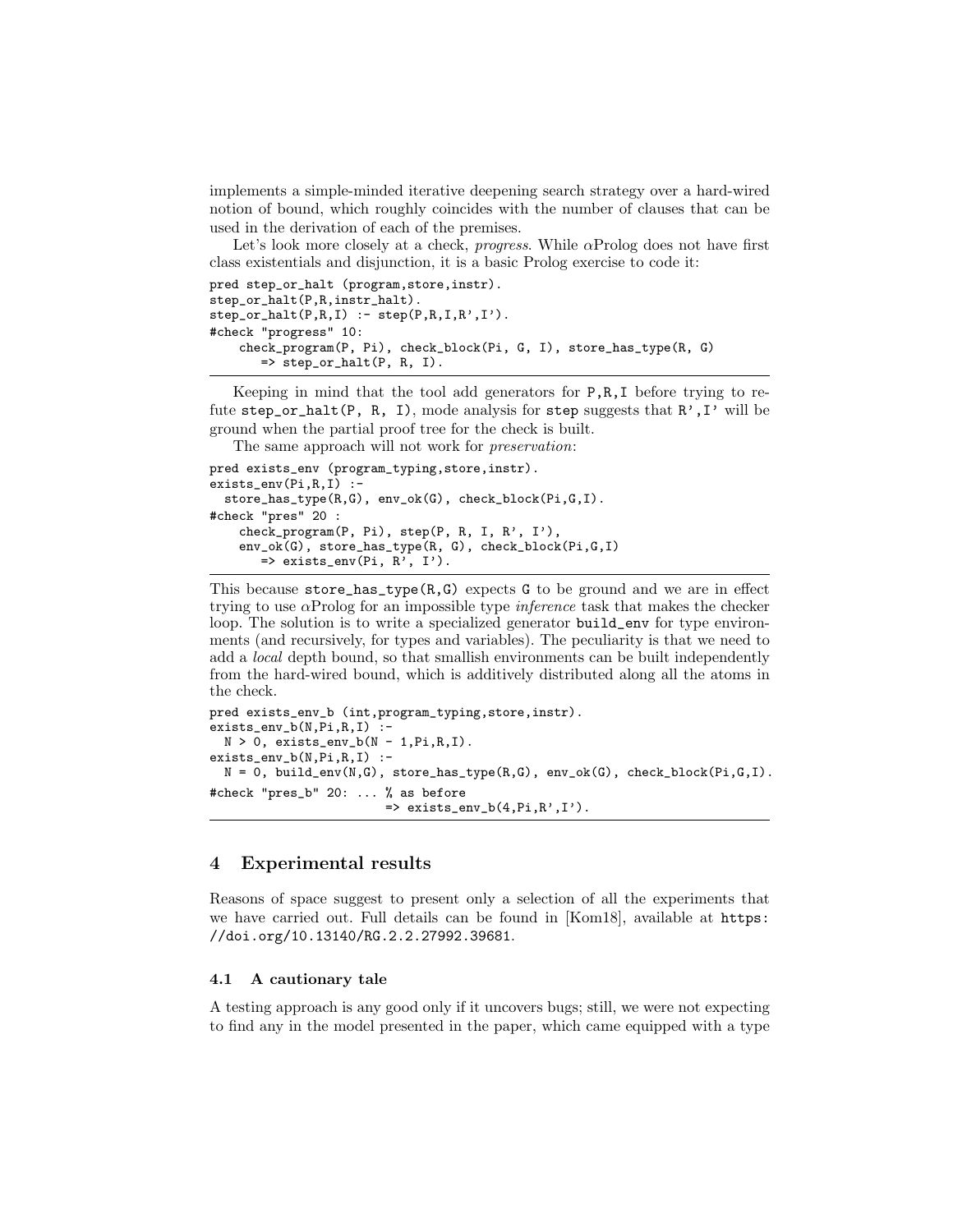soundness proof formalized in two proof assistants. So, imagine our surprise when  $\alpha$ Check came up with this counterexample to the type preservation check pres\_b (pretty-printed here for better reading):

$$
p = (l_0 : \mathbf{cons}(v_0, v_0, v_0); \text{ jump } l_1); (l_1 : \mathbf{fetch-field}(v_0, 0, v_0); \text{ jump } l_2); (l_2; \mathbf{halt})
$$
  
\n
$$
\Pi = (l_0 : [v_0 \mapsto \text{nil}]); (l_1 : [v_0 \mapsto \text{listcons nil}]); (l_2 : [v_0 \mapsto \text{nil}])
$$
  
\n
$$
r = [v_0 \mapsto \text{cons}(\text{cons}(\text{nil}, \text{nil}), \text{nil})]
$$
  
\n
$$
\iota = \mathbf{fetch-field}(v_0, 0, v_0); \text{ jump } l_2 \qquad \text{(block referenced by } l_1)
$$

This configuration after a single step from block  $l_1$  yields:

$$
r' = [v_0 \mapsto \text{cons}(\text{nil}, \text{nil})] \ \ t' = \text{jump } l_2
$$

However, there can be no  $\Gamma'$  satisfying the postconditions: any such type environment must contain either the binding  $[v_0: \text{listcons } \tau]$  or  $[v_0: \text{list } \tau]$  to accommodate  $r'$ , but both would not be compatible with what is required by the jump.

After some soul searching, we zeroed on the encoding of the judgment valuehas-ty, (page 481 of  $[ADL12]$ ).

$$
\overline{\text{nil}: \text{nil}} \qquad \overline{\text{nil}: \text{list } \tau} \qquad \overline{\text{cons}(a_0, a_1): \text{listcons } \tau} \qquad \frac{a: \text{ listcons } \tau}{a: \text{ list } \tau}
$$

This is an essential component of the definition of store typing  $r : \Gamma$ , which is the case iff for all  $v \in \text{dom}(r)$ , it holds  $r(v)$ :  $\Gamma(v)$ . The *listcons* case looks fishy, since it makes no assumption about the types of  $a_0$  and  $a_1$ . Once we changed that case to:

$$
\frac{a_0 : \tau \quad a_1 : \text{list } \tau}{\text{cons}(a_0, a_1) : \text{ listcons } \tau}
$$

the counterexample failed to show up. This change was also confirmed by inspecting the Coq implementation, which defines value-has-ty exactly like that — the Twelf "proof" is left as an exercise and the above typing judgment undefined.

We found more issues with the paper: less dramatically, the *check-instr-branch*listcons typing rule contains additional preconditions regarding the jump target environment similar to those in the *check-instr-branch-list* rule; however, they are absent in the Coq implementation, as they should, considering the proof of equivalence with the algorithmic version of type checking, where they are notably absent. Several typos are also present, viz. rule  $check-instr-cons0$  (Section 8.1) and in the type checking algorithm (instruction typecheck instr  $\Pi \Gamma t$ ). Typos were spotted through formalization, not PBT.

The moral is, of course, that if there is no formal connection between a formalization and the paper reporting it  $-$  Isabelle/HOL and literate Agda being the precious exceptions — you may want to be skeptical of the latter. Similar findings appear in [Kle12].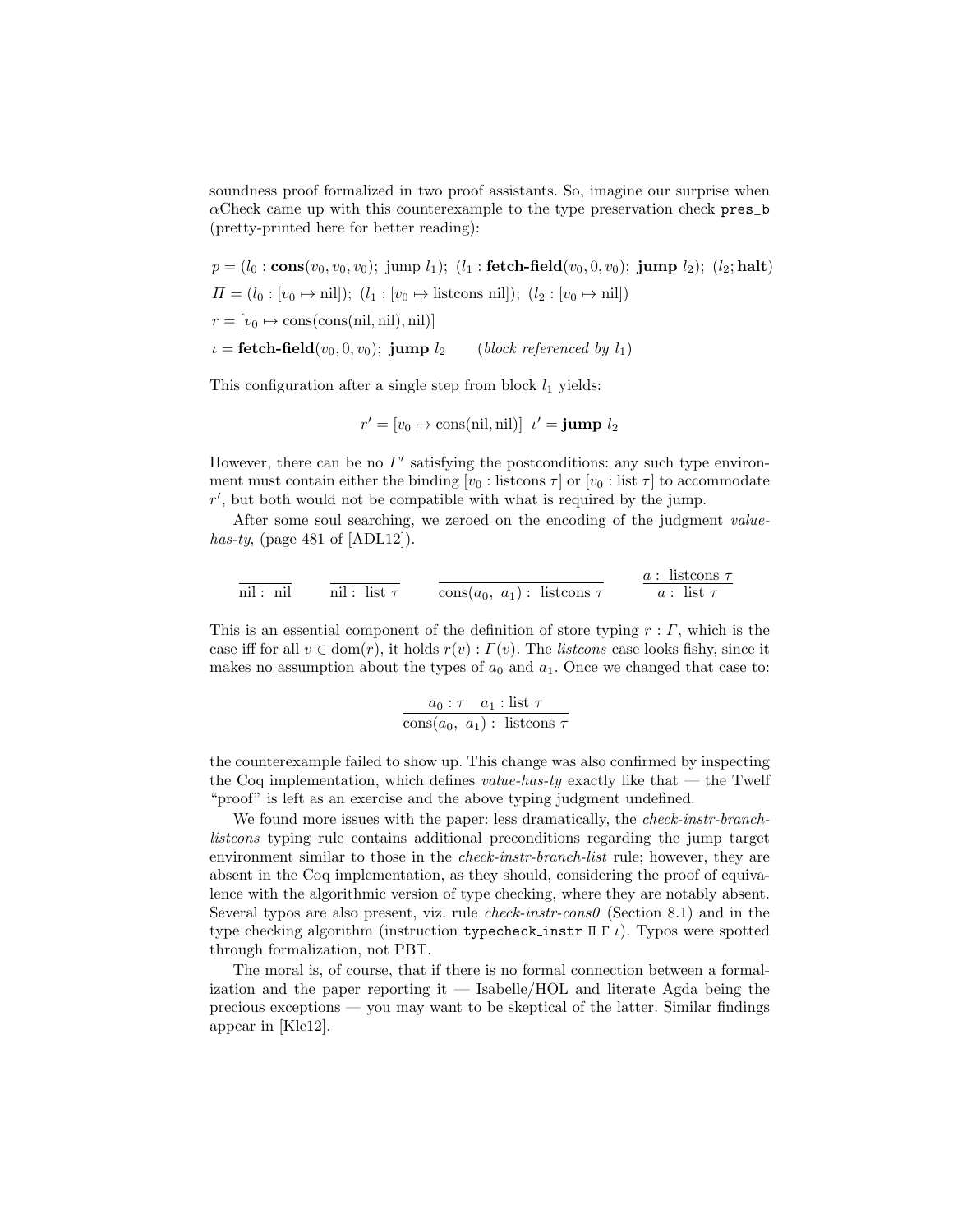|                | Progress  |                 |         | Preservation |                 |       | Soundness      |            |         | UT        |
|----------------|-----------|-----------------|---------|--------------|-----------------|-------|----------------|------------|---------|-----------|
| Mutant         | $\otimes$ | Depth Time      | (s)     | $\otimes$    | Depth Time      | (s)   | $\otimes$      | Depth Time | (s)     | $\otimes$ |
| none           |           | 13              | 1771    |              | 13              | 15180 |                | 25         | 8.098   |           |
| 1              | Ø         | 13              | 451.0   |              | 13              | 1933  | $\otimes$      | 19         | 0.2910  | $\otimes$ |
| $\overline{2}$ |           | 13              | 1260    | $\otimes$    | 13              | 5.517 | $\otimes$      | 23         | 1.794   |           |
| 3              |           | 13              | 1330    | $\otimes$    | 13              | 4.632 | $^{\circledR}$ | 23         | 1.811   | $\otimes$ |
| $\overline{4}$ |           | 13              | 1524    |              | 13              | 2147s |                | 25         | 31.20   |           |
| 5              |           | 13              | 1370    |              | 13              | 2000  | Ø              | 25         | 4356    |           |
| 6              |           | 13              | 1188    | $\otimes$    | 13              | 2.168 | $^{\circledR}$ | 23         | 1.881   | $\otimes$ |
| $\overline{7}$ | Ø         | 13              | 265.0   |              | 13              | 1571  | $\otimes$      | 23         | 1.751   | $\otimes$ |
| 8              |           | $\overline{13}$ | 1275    |              | 13              | 1851  | $\otimes$      | 23         | 1.786   |           |
| 9              | $\otimes$ | 13              | 0.01350 |              | 13              | 1867  | $\otimes$      | 13         | 0.01367 |           |
| 10             |           | 13              | 1461    |              | 13              | 2411  |                | 25         | 30.88   |           |
| 11             | ⊘         | 13              | 223.0   |              | 13              | 1478  |                | 25         | 7.755   | $\otimes$ |
| 12             |           | 13              | 1229    | ⊘            | $\overline{1}3$ | 1345  |                | 25         | 7.496   | $\otimes$ |
| 13             |           | 13              | 1238    |              | 13              | 1777  |                | 25         | 7.673   | $\otimes$ |
| 14             |           | 13              | 980.0   |              | 13              | 1798  |                | 25         | 7.691   | $\otimes$ |
| 15             |           | 13              | 1085    | $\otimes$    | 13              | 4.422 |                | 25         | 7.602   |           |
| 16             |           | 13              | 1252    | $\otimes$    | 13              | 21.66 |                | 25         | 7.655   | $\otimes$ |
| 17             |           | 13              | 14.03   |              | 13              | 258.0 |                | 25         | 7.171   | $\otimes$ |
| 18             |           | interrupted     |         | $\otimes$    | 12              | 3.142 | $\otimes$      | 12         | 0.3680  |           |
| 19             |           | 13              | 1269    |              | 13              | 4853  | $\otimes$      | 19         | 0.4871  |           |
| $20\,$         |           | 13              | 37020   |              | interrupted     |       |                | 13         | 0.06200 |           |

Table 1. Mutation testing for the list-machine

### 4.2 Mutation analysis

We used our "home-baked" mutation testing to assess  $\alpha$ Check's ability to kill mutants. Checks are divided into three groups: top-level theorems as in our Section 2.3, intermediate lemmas collected in Section 8 of [ADL12] and auxiliary checks regarding low-level details of the machine specification. We have also ported from PLT-Redex [Fin16] a few dozens unit tests, as an additional baseline in our analysis. Since those are just Prolog queries exercising the static and dynamic semantics of the machine, we have made them *parametric*, so that exhaustive generation of those parameters would be more far-reaching. The experimental results are collected in Table 1: rows list the mutations considered and whether they were killed by our test suite (marked by ⊗). There are columns for the top-level checks, detailing the time spent (in seconds) and the maximal depth we allowed, while the rightmost column gives information about unit tests. We configured the tool so as to make the execution of each check stays within ten seconds<sup>2</sup>, as it is good practice to try and keep the execution time of a test suite reasonably short, so that it can be run

<sup>2</sup> Checks executed on machine with Intel Core i5-4-200U CPU, clock speed of 1.60GHz and 8GB of RAM, with 64 bit Ubuntu 17.10 Artful and Linux kernel 4.13.0.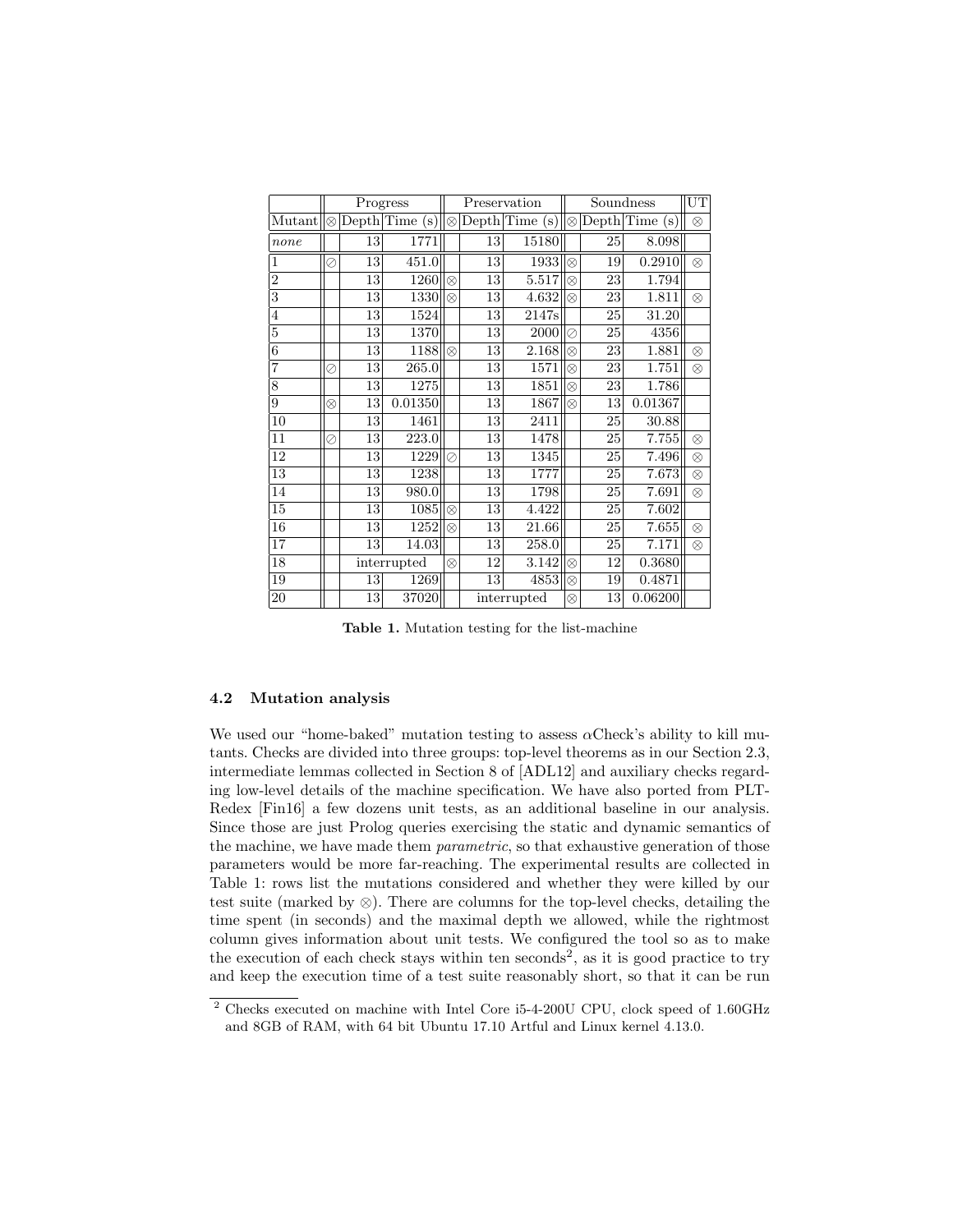after every change in the model. Exception to this discipline are the progress and preservation checks, whose search space size tend to explode. Checks that found a counterexample but exceeded a further one minute time-out are marked with  $\oslash$ instead of ⊗. Unit tests (UT) of course, even in a parametric fashion, execute in just few seconds.

As better shown in a table in the electronic appendix, top-level checks kill 12 mutants (within the strict time out), 10 with the soundness check alone. The score raises to 15/20 if lemmas are included and to 18/20 with lower level lemmas. In this sense PBT outperforms unit tests, which have a 1/2 killing ratio.

We are also very interested in comparing exhaustive and *random* generation for MMT of abstract machines. We thus ported the benchmark to  $F#$  and its PBT tool FsCheck. We have no space to detail this implementation, for which we refer again to [Kom18]. We simply note that, as by now well-known in the literature [Hca13,Kle12], random PBT requires a lot of ingenuity in crafting custommade generators to ensure even a basic level of coverage in testing; further, we had to write *shrinkers* to provide small readable counterexamples. Existentials properties are also hard to code.

In summary, the FsCheck implementation of PBT is quick (as promised, although not as much as you would expect), not only because of the efficiency of the host language, but also thanks to the flexibility of the configuration of how checks are executed. The whole FsCheck BPT suite completes in around 5 minutes: roughly 10 seconds are taken by top-level checks and about 40 seconds by the intermediate lemmas, while the remaining time is taken by the auxiliary checks.

We do not compare times to find counterexamples in  $\alpha$ Check vs. FsCheck, because it is a serious case of oranges and apples. What we can reasonably compare (Fig. 2) is the rate of mutants killed by the two testing approaches and the  $\alpha$ Check implementation comes marginally ahead. Note that we have to discard roughly half of the mutations, as they do not apply to a functional encoding of the machine. While we do not want to read too much in such a limited experimentation, it is safe to say that  $\alpha$ Check keeps its ground, considering how inexpensive it is to set up.

### 5 Extensions

Here we very briefly report on extending the list-machine model to its 2.0 version, see http://www.cs.princeton.edu/~appel/listmachine/2.0/ and on replicating some of the results in [Hca13].

#### 5.1 List-machine 2.0

In the final part of the paper [ADL12], the model is extended to cater for indirect jumps. This entails some small but far-reaching changes: we coerce labels into values and replace the *nil* value with the initial label  $1<sub>0</sub>$ . We therefore generalize the **jump** instruction and add a way to get the current label. This yields the following changes to the operational semantics:

$$
\frac{r(v) = l \quad p(l) = \iota'}{(r, \textbf{ jump } v) \stackrel{p}{\mapsto} (r, \ \iota')} \text{ step-jump } \frac{r[v := l] = r'}{(r, \textbf{ get-label } l \ v; \iota) \stackrel{p}{\mapsto} (r', \ \iota)} \text{ step-set-label}
$$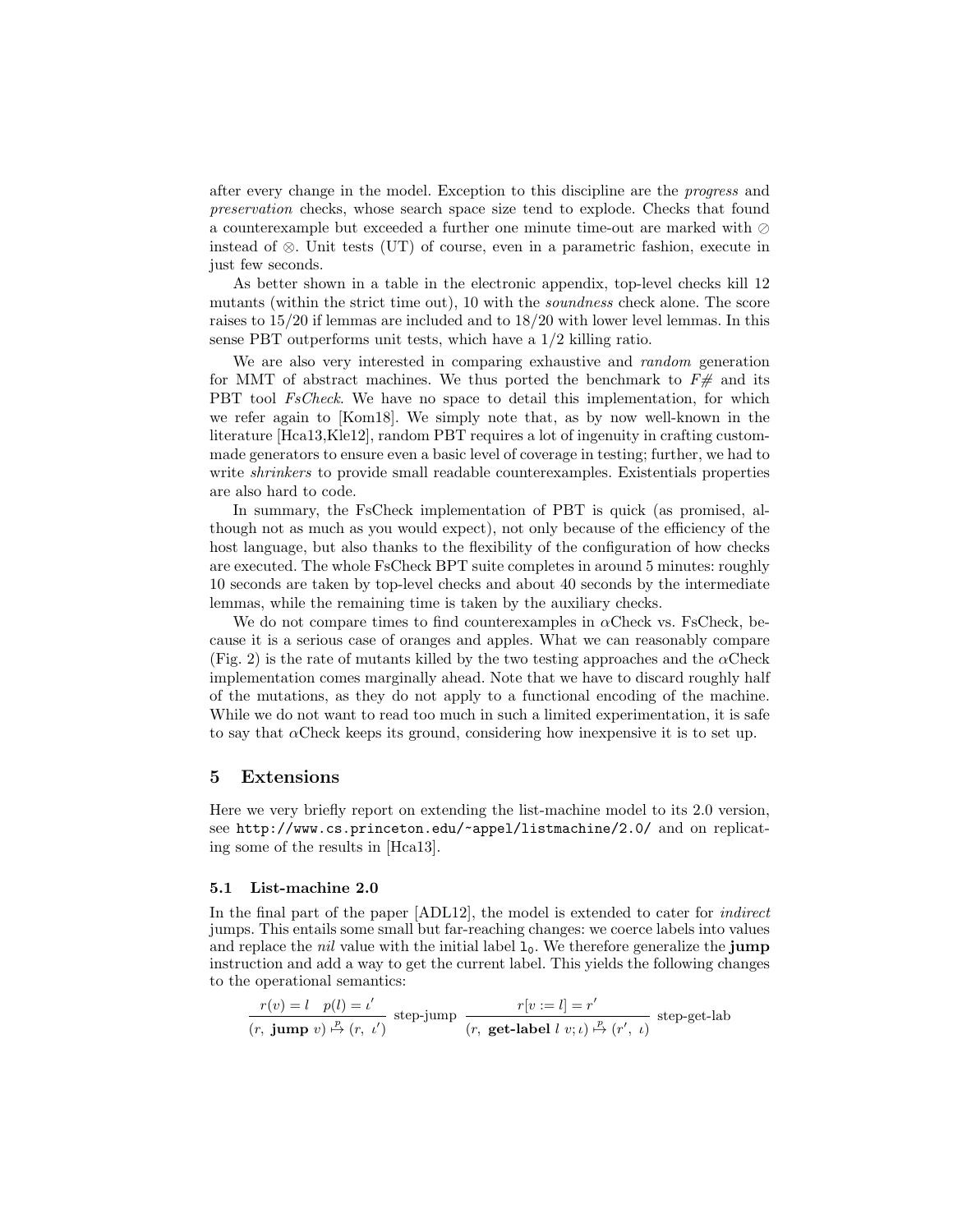

Fig. 2. Mutation analysis with  $\alpha$ Check and FsCheck

We also modify the type system:

$$
\frac{\Pi(l) = \Gamma_1 \quad \Gamma \subset \Gamma_1 \quad v \notin \text{dom}(\Gamma_1)}{\Pi; \Gamma \vdash_{\text{block}} \text{get-label } l \ v; \ \text{jump } v} \text{ check-block-jump2}
$$

Updating the  $\alpha$ Prolog implementation to reflect those changes is a matter of half an hour and we refer to the online documentation for all the details (https: //bitbucket.org/fkomauli/list-machine/branch/2.0). As the paper does not spell out the soundness proof, the first thing we did was running our PBT suite to validate our implementation of the extension . . . and preservation as formulated beforehand fails! The pretty-printed counterexample

$$
p = L_0: \text{ halt}
$$
  
\n
$$
H = L_0: [v_0 \mapsto \text{nil}]
$$
  
\n
$$
\iota = \text{get-label } L_0 v_1; \text{ jump } v_1
$$
  
\n
$$
\iota' = \text{jump } v_1
$$

points this time not a specification error, but the fact that the statement of the theorem has to be generalized as well. In fact, in the new typing rule both instruc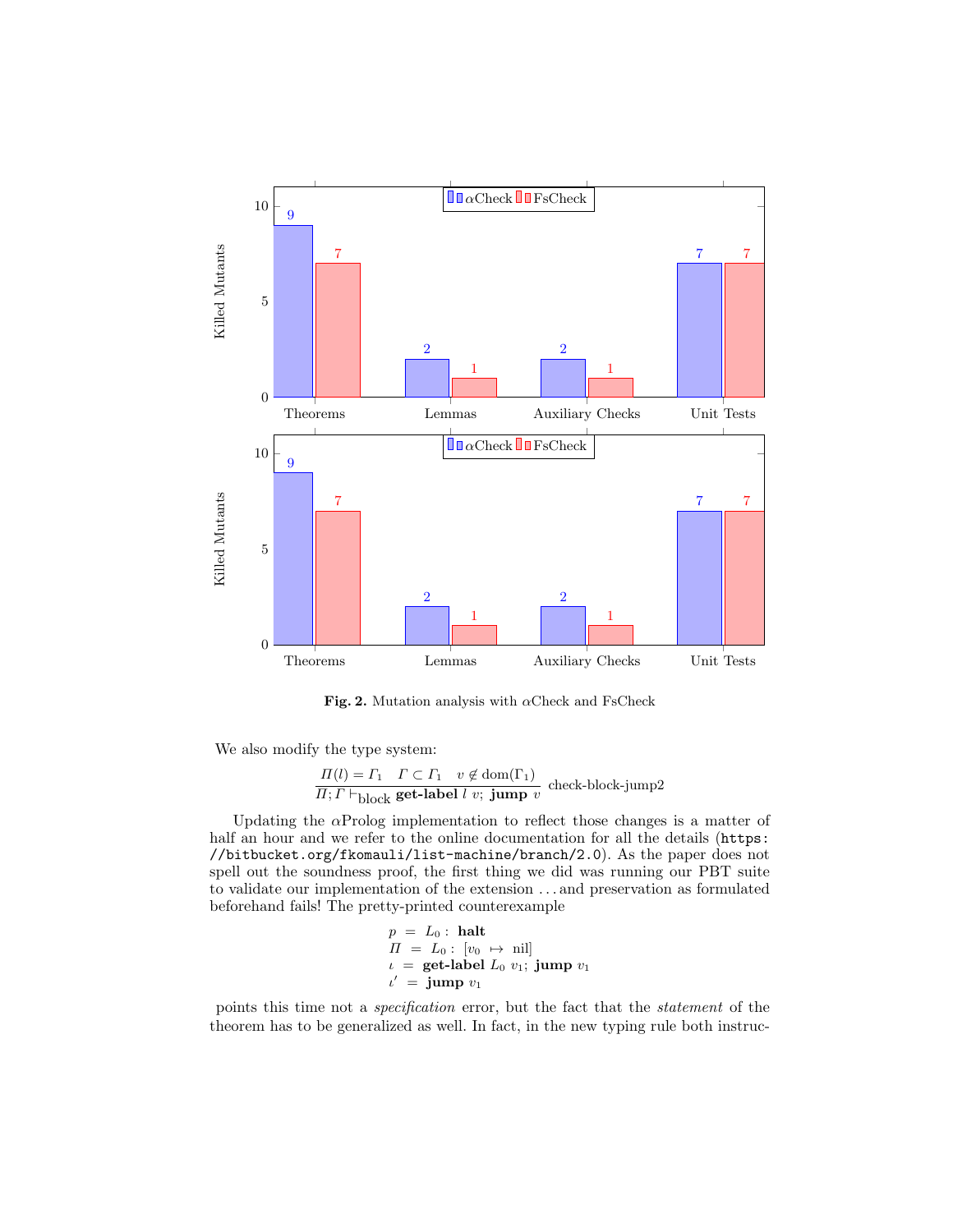tions have to occur in sequence: if we take a single step after get-label, no typing rule will match the remaining jump, thus making the typing requirement in the existential conclusion fail. We modify the statement of preservation so as to try another optional step to "get over" the jump.

```
pred step_at_most_once (program, store, instr, store, instr).
step_at_most_once(P, R, I, R, I).
step\_at\_most\_once(P, R, I, R', I') :- step(P, R, I, R', I').
pred exists_env_opt(int, program, program_typing, store, instr).
exists_env_opt(N,P,Pi,R,I) :-
    step_at_most_once(P, R, I, R', I'),
    exists_env_for_store_and_block(N, Pi, R', I').
#check "preservation" 13:
 ... % as before
      \Rightarrow exists_env_opt(5, P, Pi, R', I').
```
After this modification, αCheck did not find any other counterexamples w.r.t. the 2.0 model.

#### 5.2 Testing non-interference, not so quickly

It is natural to consider, in addition to the well trodden type soundness property, more intensional properties, such as dynamic secure information-flow control (IFC). This choice is not casual, since this is extensively studied in [Hca13], using random testing with QuickCheck. As we said, that paper challenges naive exhaustive testing in this domain and we wanted to have a say. We mainly concentrate on Section 1–4 of [Hca13] and refer the reader to the paper for full details of the model and their testing outcome.

The starting point is a simple, but not simplistic, abstract stack-and-pointer machine with instructions such as *push, pop, load* and *store.* A machine state  $\langle pc, s, m, i \rangle$ consists of a program counter, a stack, a random-access memory, and a fixed instructions sequence. In dynamic IFC, security levels (labels, here only public ⊥ and private  $\top$ ) are attached to run-time values and propagated during the execution, with the goal of making sure that private data does not leak. In this model, the values manipulated by the machines are labeled integers  $x@L$ . The property that the abstract machine must satisfy is end-to-end noninterference: let us call indistinguishable two machine states if they differ only in their private values; noninterference guarantees that in any execution starting with indistinguishable states and ending in a halted state, the final states are indistinguishable as well.

In [Hca13, Section 2.3], the authors present an operational semantics for the machine, which, while intuitive, turns out to be incorrect; then (Section 4) they detail the sophisticated testing strategies they had to program to catch the four bugs inserted. To give an idea, we list the buggy rule for Load and below the fixed one, where  $i(pc) = Load$  and the box signals where the bug is/was.

| $\langle pc, (x@L:s), m \rangle \Longrightarrow \langle pc, (\left \vert \, m(x) \right \vert:s), m \rangle$ | $Load^*$    |
|--------------------------------------------------------------------------------------------------------------|-------------|
| $\langle pc, (x@L:s), m \rangle \Longrightarrow \langle pc, (\boxed{m(x)@L} : s), m \rangle$                 | $Load^{OK}$ |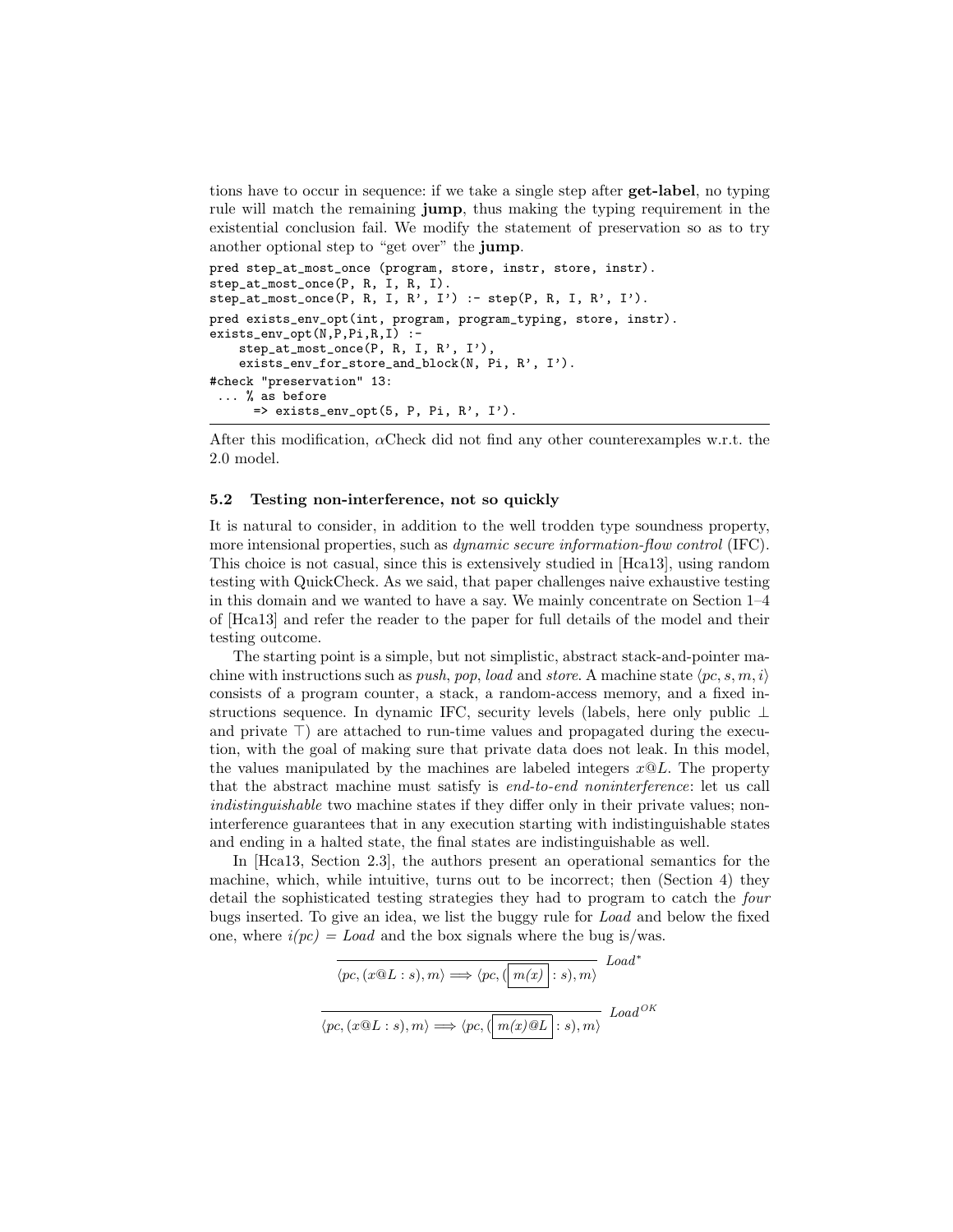QuickCheck managed to locate the first two bugs with a relatively naive generation strategy by which two indistinguishable states were generated together by randomly creating the first and modifying the second in their secret part. The other two bugs necessitated a far more complex strategy for generating meaningful sequences of instructions and addresses to trigger the bugs.

 $\alpha$ Check found the first two bugs in less than a minute without any setup. The third one required writing a generator that yields more structured programs, such as sequences of push and store so that values in memory can change during execution, a necessary condition to find distinguishable states. This generator is a simplification of the weighted and sequence strategy in [Hca13]. The fourth bug seemed, however, out of reach of  $\alpha$ Check, until we got it instead using a (bounded)  $\alpha$ Prolog query for noninterference rather than a check, the difference being the search strategy: depth-first vs. un-optimized iterative deepening. After the last bug has been fixed, the query did not find any counterexample and completes in about 5 minutes.

[Hca13, Section 2] ends by introducing three additional and more outlandish bugs. We got them all with each of the previous techniques (vanilla check, check with a generator and query with a generator) with queries being the more efficient one. Additionally, we have also carried out some experiments with a second version of the machine that includes a *jump* instruction ([Hca13, Section 5]), but the results are too preliminary to draw any conclusion.

# 6 Conclusions and future work

Our experience suggests that off-the-shelf PBT tools, and  $\alpha$ Check in particular, are already quite useful in validating the meta-theory of PL models, may they be already formalized as the list-machine, and even more if under development. PBT helps in finding errors in the specifications and also in adjusting the statements of theorems when the model changes, as in the case of list-machine 2.0. From the costs/benefits perspective, exhaustive generation, even in the naive way realized in  $\alpha$ Check, seems to be a winner over the random approach. Even discounting our obvious bias, "spec'n'check" in αCheck is dead simple, requires very little effort and more than often turns out to be pretty useful. Validating low-level languages brings in more challenges, but those can be handled with the techniques we have and some work-around. Clearly, there are many other TAL models, see Chapter 4 of [Mor05], that could confirm this conclusion.

We are keenly aware that  $FsCheck$  and  $\alphaCheck$  are the extremes of a (small) number of PBT-tools that we could have used for this case study. The present paper is not meant to be an exhaustive (sorry for the pun) survey of any applicable tool. Still, a gap that should be filled is replaying the benchmark with approaches that goes beyond pure generate-and-test and try to automatically derive (random) generators that intrinsically satisfy certain pre-conditions. The obvious candidate is the new Quickchick [LPP18], but also Bulwahn's smart generators in Isabelle/HOL[Bul12a] are a possibility.

 $\alpha$ Check performs better than we hoped for, considering that its implementation is nothing more than an OCaml interpreter for nominal logic programming, explor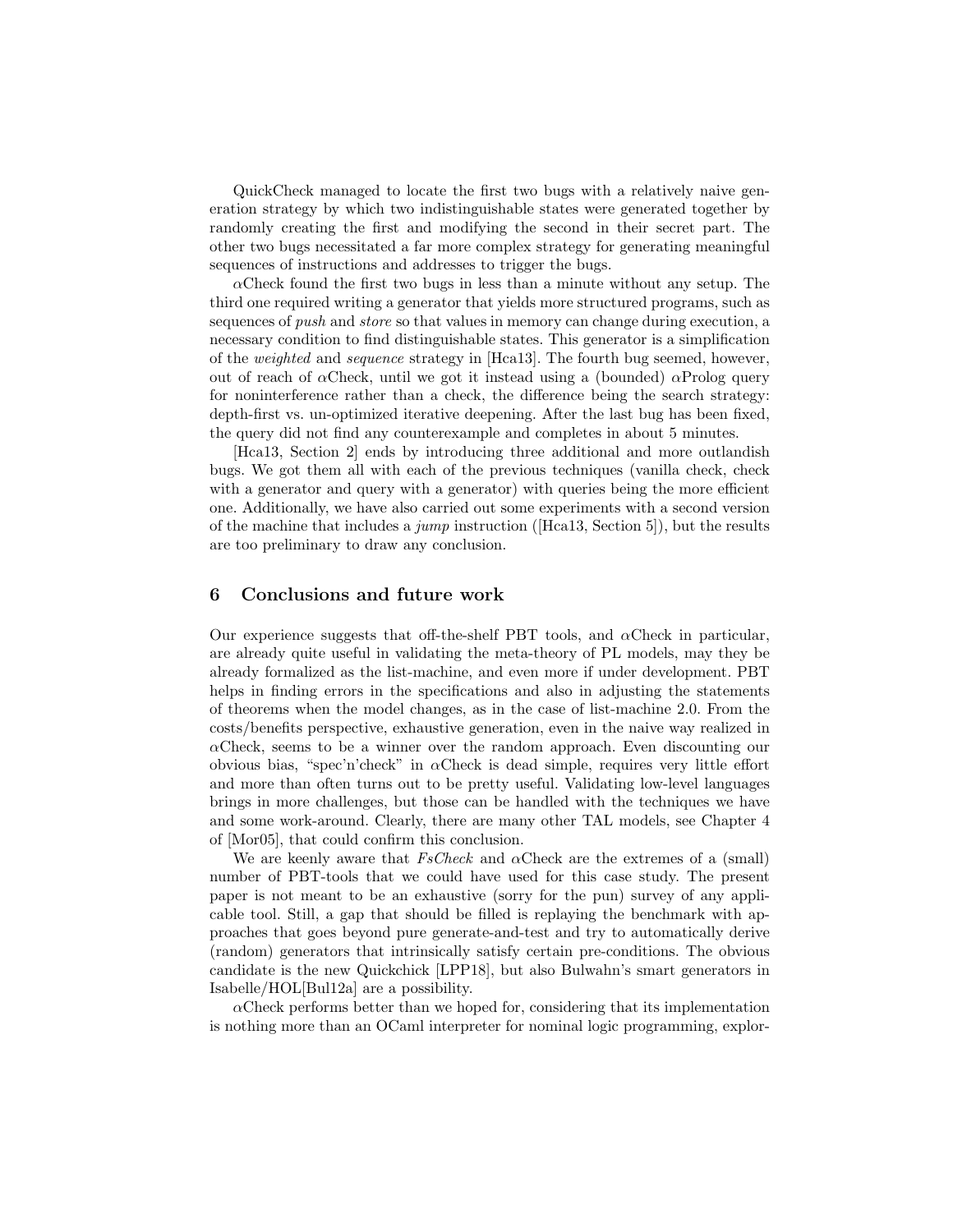ing the full search space in an iterative deepening way. In other terms, it is probably orders of magnitude slower than standard Prolog and it makes no effort to prune the search space or to explore it in more flexible ways. As the preservation example shows, a hard-wired additive bound is, to say the least, inconvenient; therefore it is natural to try and make the search strategy more modular, possibly using the notion of hookable disjunction from TOR [SDTD14].

Finally, many specifications are *coinductive* in nature [LG09]: for example, consider reasoning about contextual equivalence [Mom12] of pieces of code, possibly over source and target languages. It would be interesting to extend  $\alpha$ Check to deal with those.

Acknowledgements This research was partially supported by INdAM/GNCS's project "Certificazione di verificatori automatici del sofware basati su clausole di Horn con vincoli".

# References

- [ADL12] Andrew W. Appel, Robert Dockins, and Xavier Leroy. A list-machine benchmark for mechanized metatheory. J. Autom. Reasoning, 49(3):453–491, 2012.
- [AFSC14] Cláudio Amaral, Mário Florido, and Vítor Santos Costa. Prologcheck property-based testing in prolog. In Michael Codish and Eijiro Sumii, editors, Functional and Logic Programming, pages 1–17, Cham, 2014. Springer.
- [BBN11] Jasmin Christian Blanchette, Lukas Bulwahn, and Tobias Nipkow. Automatic proof and disproof in Isabelle/HOL. In C. Tinelli and V. Sofronie-Stokkermans, editors, FroCoS, volume 6989 of LNCS, pages 12–27. Springer, 2011.
- [Bul12a] Lukas Bulwahn. The new Quickcheck for Isabelle random, exhaustive and symbolic testing under one roof. In Chris Hawblitzel and Dale Miller, editors, CPP, volume 7679 of LNCS, pages 92–108. Springer, 2012.
- [Bul12b] Lukas Bulwahn. Smart testing of functional programs in Isabelle. In Nikolaj Bjørner and Andrei Voronkov, editors, LPAR, volume 7180 of LNCS, pages 153–167. Springer, 2012.
- [CH00] Koen Claessen and John Hughes. Quickcheck: a lightweight tool for random testing of haskell programs. In ICFP, pages 268–279. ACM, 2000.
- [CM17] James Cheney and Alberto Momigliano. αcheck: A mechanized metatheory model checker. TPLP, 17(3):311–352, 2017.
- [CMP16] James Cheney, Alberto Momigliano, and Matteo Pessina. Advances in propertybased testing for  $\alpha$ Prolog. In Bernhard K. Aichernig and Carlo A. Furia, editors, TAP 2016, volume 9762 of LNCS, pages 37–56. Springer, 2016.
- [CU08] James Cheney and Christian Urban. Nominal logic programming. ACM Trans. Program. Lang. Syst., 30(5):26:1–26:47, 2008.
- [DJW12] Jonas Duregård, Patrik Jansson, and Meng Wang. Feat: functional enumeration of algebraic types. In Janis Voigtländer, editor, Haskell Workshop, pages 61–72. ACM, 2012.
- [Fca15] Burke Fetscher and co authors. Making random judgments: Automatically generating well-typed terms from the definition of a type-system. In Jan Vitek, editor, ESOP 2015, volume 9032 of LNCS, pages 383–405. Springer, 2015.
- [Fin16] Robbie Findler. The PLT-Redex list-machine model. https://github.com/ racket/redex/tree/master/redex-benchmark/redex/benchmark/models, 2016. Latest commit: Oct 2016.